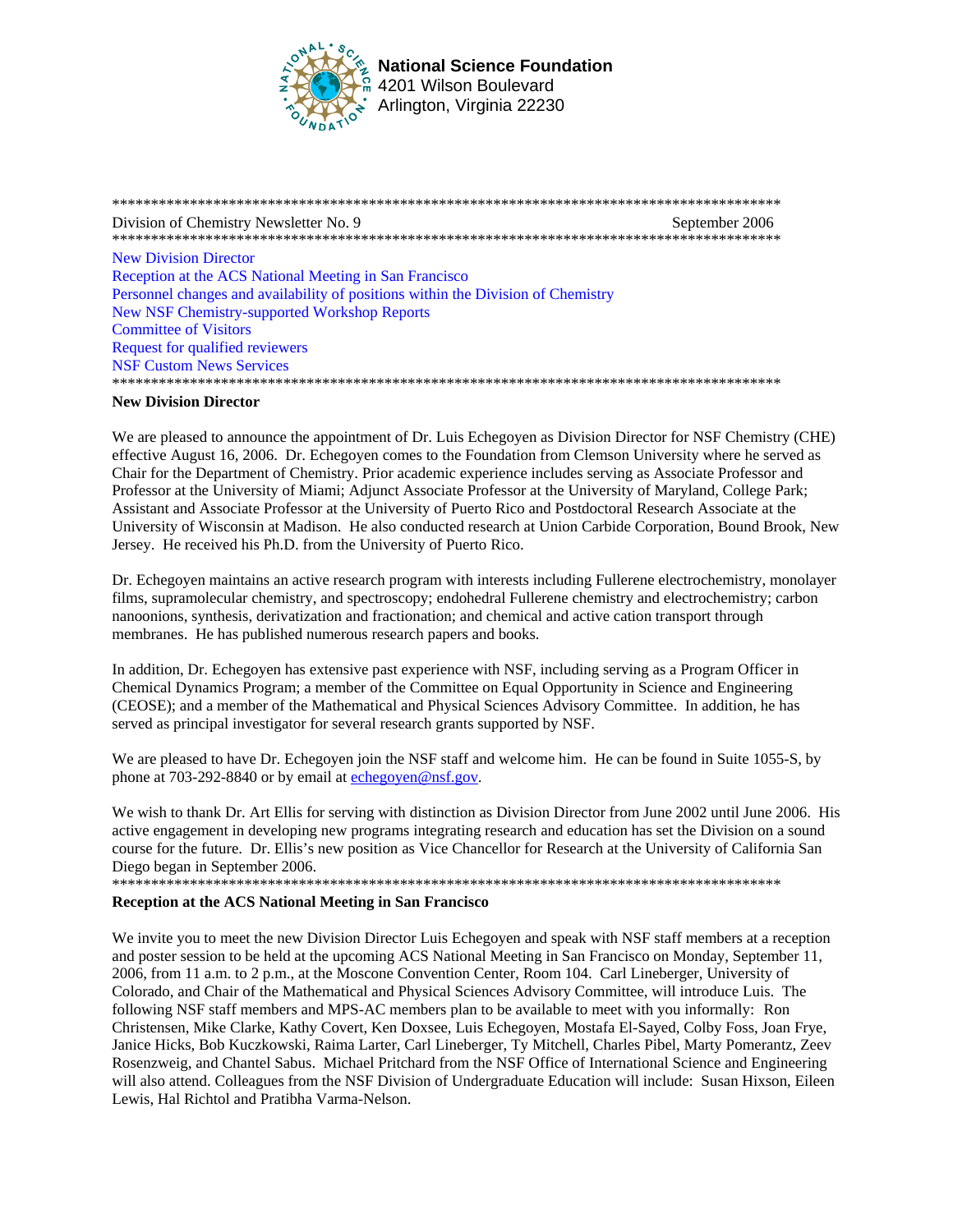<span id="page-1-0"></span>As part of the event, there will be posters highlighting recent divisional activities including the "Workshop on Building Strong Chemistry Departments through Gender Equity" (organized by Cynthia Friend of Harvard University and Ken Houk of UCLA), the Committee on the Advancement of Women Chemists (COACh) (organized by Geri Richmond of the University of Oregon) and several ADVANCE Institutional Transformation projects (ADVANCE is an NSF program for broadening participation by women in the sciences and engineering). There will also be a poster describing the new program to enhance Cooperative Activities in Chemistry between German and US Investigators. German Science Foundation (DFG) program officer Georg Bechtold will be present. A video about CHE-supported work on mapping science by Katy Boerner of the Indiana University will be shown. The recent NSF-supported workshop on Sustainability and Chemistry will be highlighted in a poster prepared by coorganizer Vicki Grassian of the University of Iowa. A town meeting will be held from noon until 1:00 p.m. as part of the reception. Guests Cynthia Friend, Geri Richmond and Vicki Grassian will be present at the reception to present and answer questions about the posters. This is an excellent opportunity to share information and perspectives on developments in the chemistry community and at NSF. Refreshments will be available at the reception.

\*\*\*\*\*\*\*\*\*\*\*\*\*\*\*\*\*\*\*\*\*\*\*\*\*\*\*\*\*\*\*\*\*\*\*\*\*\*\*\*\*\*\*\*\*\*\*\*\*\*\*\*\*\*\*\*\*\*\*\*\*\*\*\*\*\*\*\*\*\*\*\*\*\*\*\*\*\*\*\*\*\*\*\*\*\*

### **Personnel changes and availability of positions within the Division of Chemistry**

In addition to the new Division Director, the Division welcomes Colby Foss, George Kenyon, Jeffrey Krause, Cynthia McClure and Wade Sisk as rotators. Colby Foss comes from Trex Enterprises, Hawaii and is working in the Analytical and Surface Chemistry Program. George Kenyon will begin January 2007 in the Organic and Macromolecular Chemistry Program, coming from the University of Michigan. Jeffrey Krause, of the University of Florida, is working in the Theoretical and Computational Chemistry Program. Cynthia McClure from Montana State University will begin October 2006 in the Organic and Macromolecular Chemistry Program. Wade Sisk joins us from the University of North Carolina at Charlotte and is working in Chemical Instrumentation.

We thank George Janini and Richard Foust for their service as CHE rotators in the Analytical and Surface Chemistry and Chemical Education Programs, respectively. George is retiring and Rich is headed back to Northern Arizona University. We also thank Lee Magid for her distinguished service as Senior Science Advisor in the division for the past two years (Lee was also acting Executive Officer for part of that time). Lee will be enjoying retirement in Gig Harbor, Washington. Science Assistant Kari McCarron has moved to a new job with MIT at their office here in Washington DC, and we thank her for valuable contributions while in CHE. Ron Christensen is moving from the Experimental Physical Chemistry Program to lead the Chemical Education part of Special Projects. A complete listing of current staff may be found at http://www.nsf.gov/staff/staff\_list.jsp?org=CHE.

The Division of Chemistry asks you to consider serving as a program officer should your circumstances permit it, and to help us identify other individuals who might serve in this capacity. Rotators are responsible for planning, coordinating, and managing programs that support research, education, and human resource development in the chemical sciences. Applicants should have a Ph.D. or equivalent training in the chemical sciences, extensive knowledge of one or more chemistry subfields, and at least six years of successful independent research activity. Applicants should be familiar with the chemistry community and have administrative experience. Other important attributes are strong verbal and written communication skills, organizational skills, facility in using technology tools, and the ability to work effectively on a team. If you are interested in serving as a rotator, please see http://www.nsf.gov/about/career\_opps/careers/science.jsp.

About half of our 16 program officers are rotators, and they bring fresh insights to our work at NSF. Rotators can maintain their research programs while working at the Foundation. NSF provides time, travel resources, and use of technology to enable rotators to stay in touch with co-workers at their home institutions. Rotator positions are typically held for one or two years, but other arrangements are possible. Rotators not only serve the community and help to shape chemistry, but they also have excellent opportunities for professional development and establishment of new research directions upon returning to their laboratories. Applicants interested in rotational positions should send an email describing their interest and CV to Luis Echegoyen at echegoyen@nsf.gov. NSF is an equal opportunity employer committed to employing a highly qualified staff that reflects the diversity of our nation.